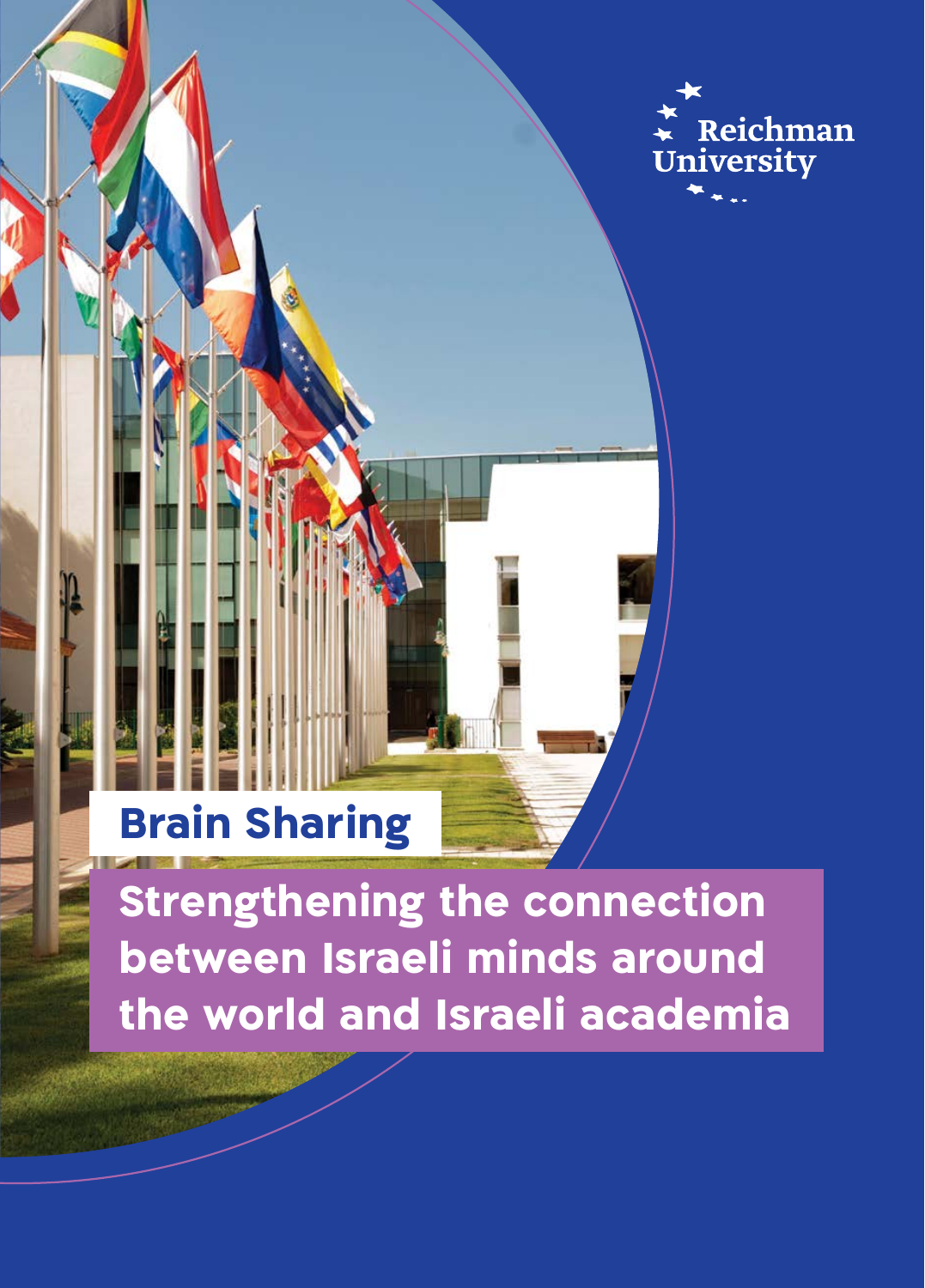

**99** Throughout my many years in academia, *I* have watched the ever-growing phenomenon of *brain drain with concern, and wondered how I could help slow it down.* 

Last month, I was appointed president of Reichman *University. In this role, I see the advancement of fundamental a as research groundbreaking and quality national mission, and I have set ourselves the goal Jewish and Israeli outstanding back bringing of researchers in tenured positions at the world's top universities and offering them an academic home in Israel that will serve their needs.* 

All parties will gain from this, and the State of Israel will benefit from closer ties with its leading scientists and their integration into Israeli academia."

**Prof. Rafi Melnick** President of Reichman University

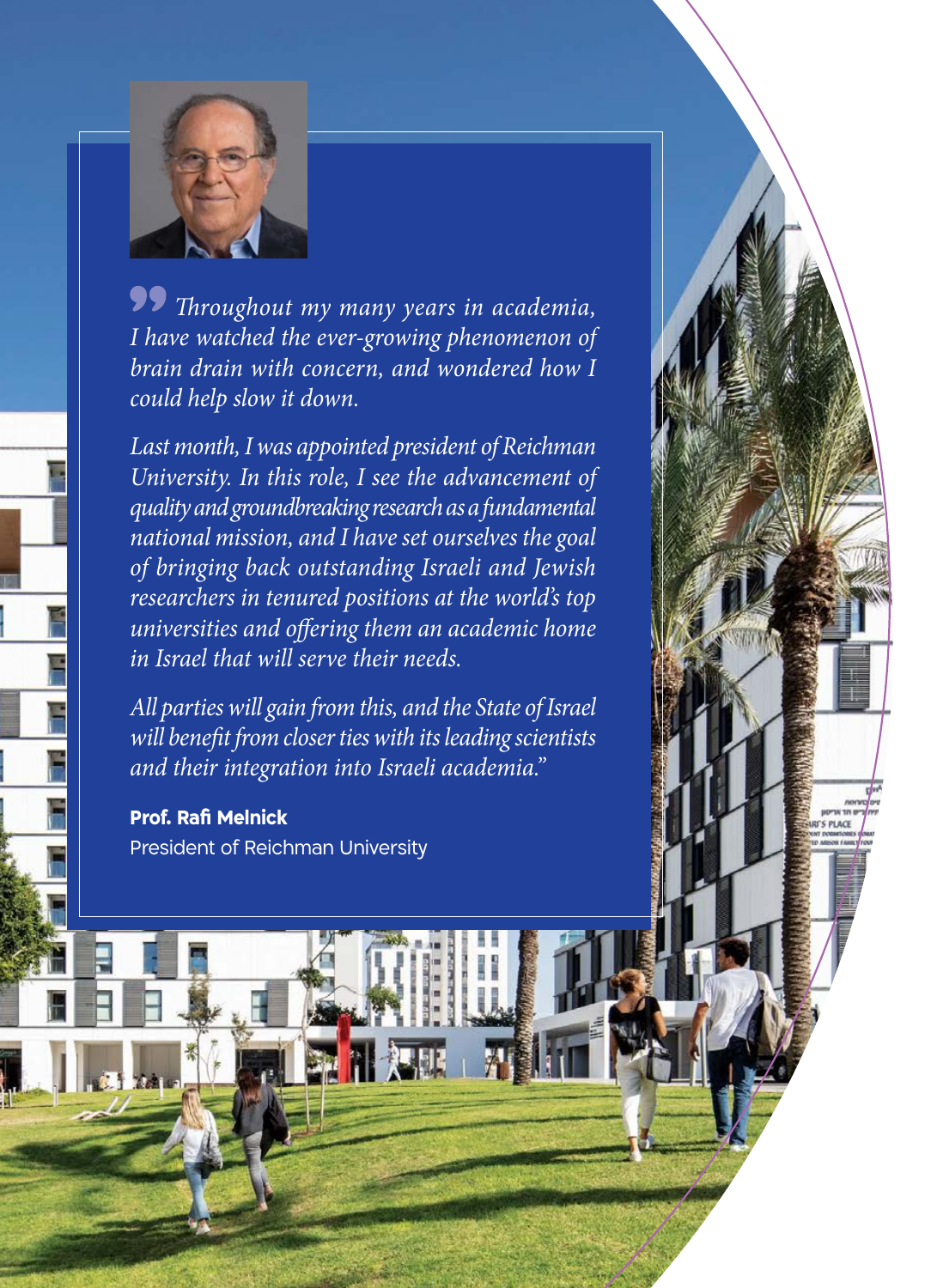**Since its inception, Reichman University has aspired to be a unique voice in Israeli academia, while remaining an integral part of it: an institution that excels in** teaching and research, enriching and advancing higher education in Israel, while cultivating the future leadership **of society and contributing to the State** of Israel and the Jewish people.

Reichman University is a model of the ability of a private enterprise to offer solutions to national and societal challenges.

"The State of Israel is the largest exporter of academics to the United States relative to its population, or in other words, a world leader in brain drain. Over the vears, various steps have been taken to try to stop this phenomenon.

According to OECD data, as of 2020, Israel is ranked 17th out of 37 countries in terms of emigrants with higher education, and the rate of highly educated Israeli emigrants in OECD countries is 6.9%."

(From "Israelis with Academic Education Abroad and Steps Taken to Return Them to Israel," Eliran Zered, June 2020).

According to data from the Central Bureau of Statistics, about 33,000 academics with Israeli degrees currently live abroad. About 2,300 of them are Israelis who hold doctoral degrees, the majority of whom live in the United States.

The CBS data refer to researchers temporarily employed at U.S. universities, primarily in postdoctoral programs, as well as to guest researchers and lecturers who have completed their Ph.D.'s and who have nowhere to come back to. The shortage of job opportunities in Israeli academia forces many of them to remain abroad.

The national plan to reverse the brain drain, which was approved at the beginning of the last decade and even provided a budget of billions of shekels, failed. But it is not a lost cause.

The reasons for this phenomenon are varied, though the main explanation seems to be the chronic shortage of available positions and research infrastructure in Israel. In light of the opportunities offered at universities around the world, bringing Israeli researchers back to Israel is a complex task.

Reichman University offers a creative solution to the problem by strengthening these researchers' ties with the Israeli academy and creating a support system for them - inviting them to act as lecturers for intensive courses, engaging in joint research with them, hosting them for a sabbatical year, and more.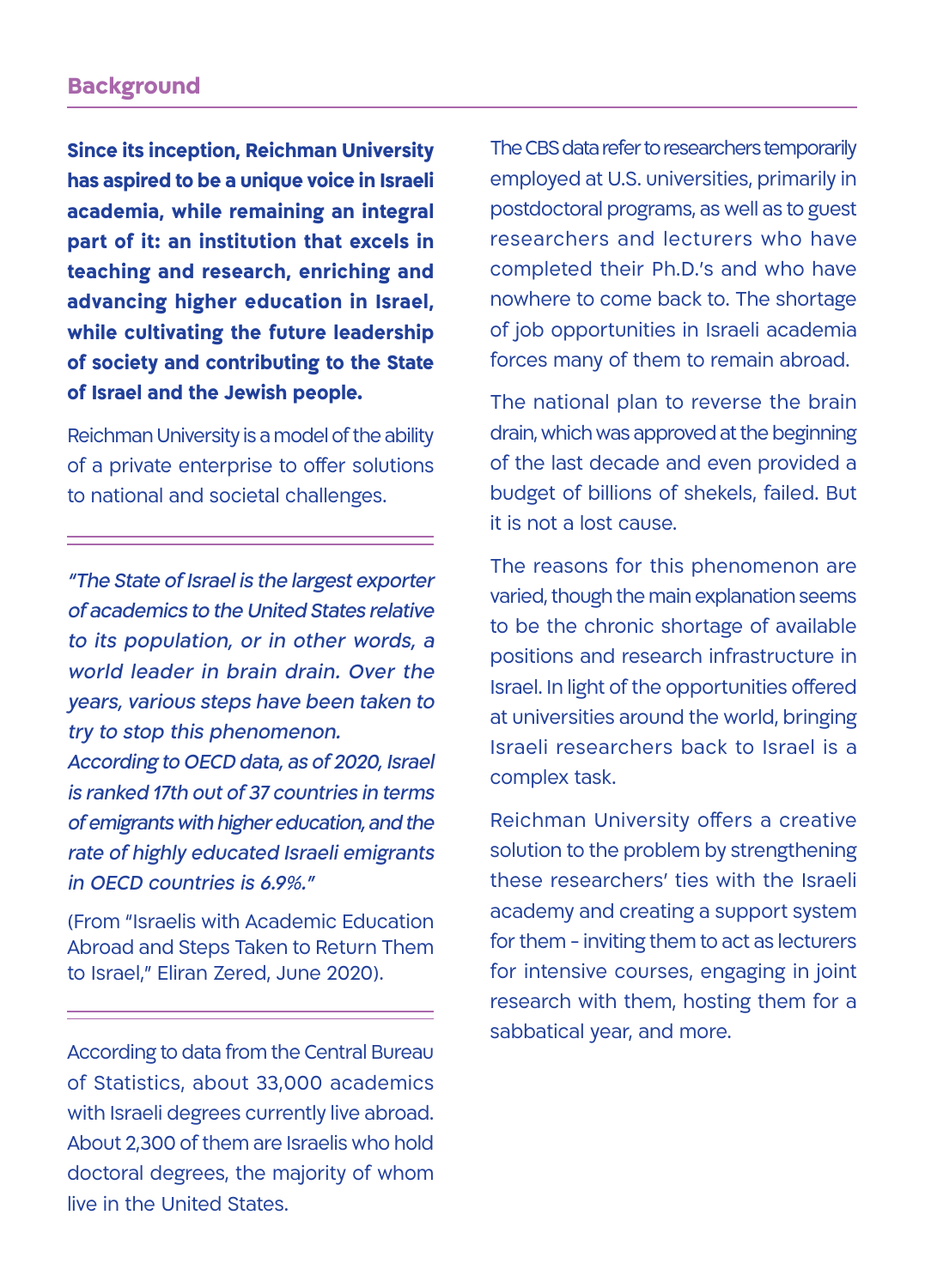## **Reichman University as an academic home for Israeli minds abroad**

The successful integration of Reichman University into the State of Israel's research community was a welcome development.

A Council for Higher Education report (June 2021, Jerusalem) stated that "IDC Herzliya's inclusion in the list of Israeli research universities will be an honor for the country and its system of higher education."

From the day **Prof. Uriel Reichman** founded Reichman University (originally called IDC Herzliya), it was one of a kind: an academic institution modeled after the elite universities in the United States: a private, non-profit institution that does not receive funding from the governmental budgetary system for higher education, whose expenses are funded exclusively by tuition and donations. This has allowed the university to maintain its independence and commitment to act purely in the interest of its students and their education.

Since its establishment, the best Israeli lecturers and researchers from the leading universities in the world have joined the faculty of Reichman University, drawing on their rich experience to teach, research and develop up-to-date curricula. All of these Israeli researchers, who returned home after many years in the United States and Europe, are world-renowned in their field and have published vast amounts of research.

They decided to return to Israel and contribute to the bolstering of Israeli academia, giving up the higher salaries offered at universities around the world. Our researchers publish articles in the most prominent journals and appear at important international conferences. In recent years, hundreds of research grants have been awarded to Reichman University's faculty members, including the prestigious European Research Grants (ERC).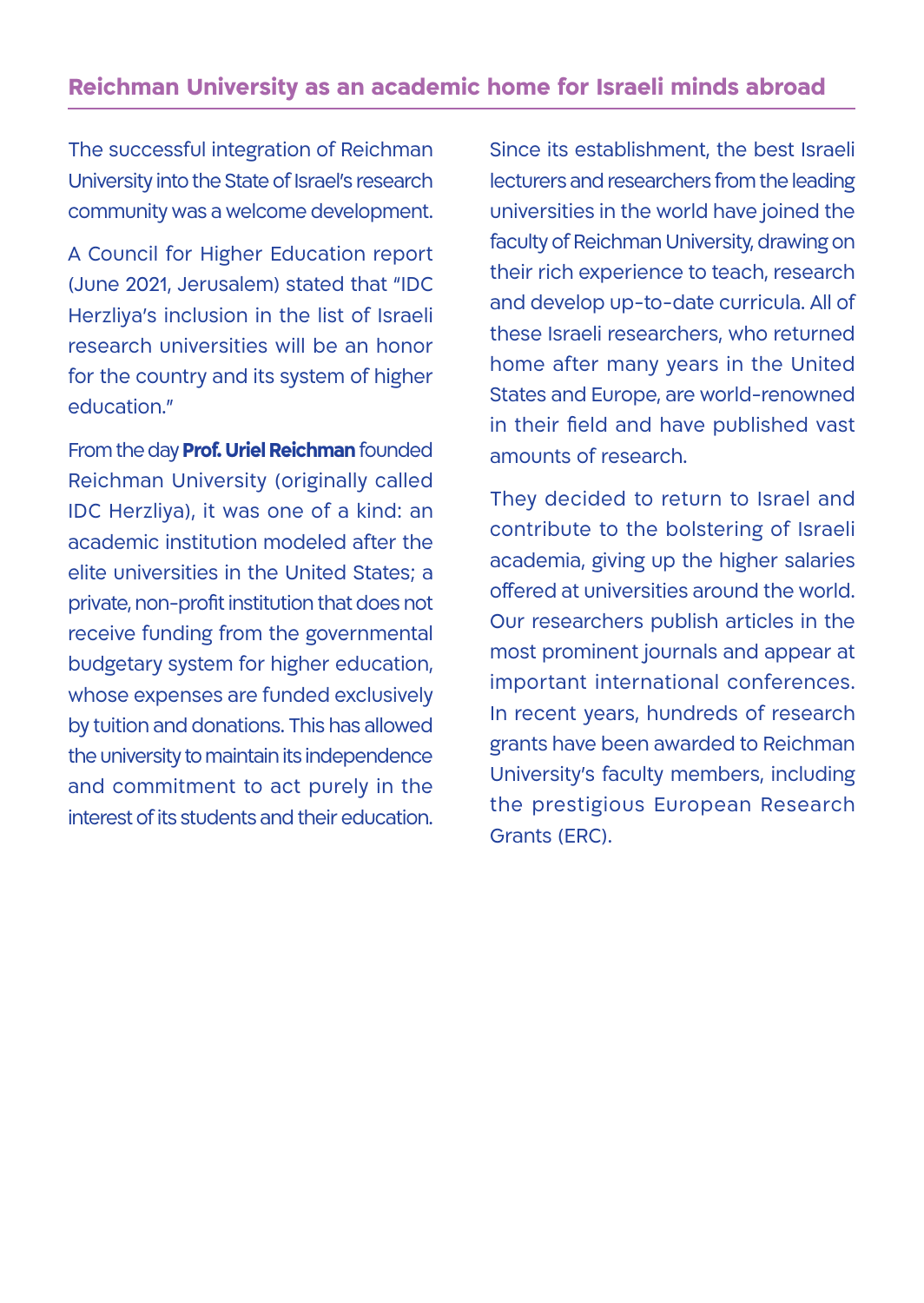The adoption of an international outlook has been a central pillar of the institution's approach and character from day one. Today, thousands of students from 90 countries around the world are pursuing degrees at the Raphael Recanati International School. The school was established in 2000 with the aim of strengthening the connection between Israel and Jewish communities around the world. About 70% of the international students make aliyah by the end of their studies, and many of them serve in the IDF  $-$  this is a profound **Zionist mission.** 

Just as we turned the university into a home for thousands of students from around the world pursuing their BA and MA degrees in Israel, our ambition is to provide an academic home for leading Israeli and Jewish scientists currently living abroad.

"IDC Herzliya (today Reichman University) is the most international institution in Israel, with the highest number of international students studying for full degrees and the highest number of Jewish international students..."

> (From the Council for Higher Education's "Internationalization in Higher Education" report)